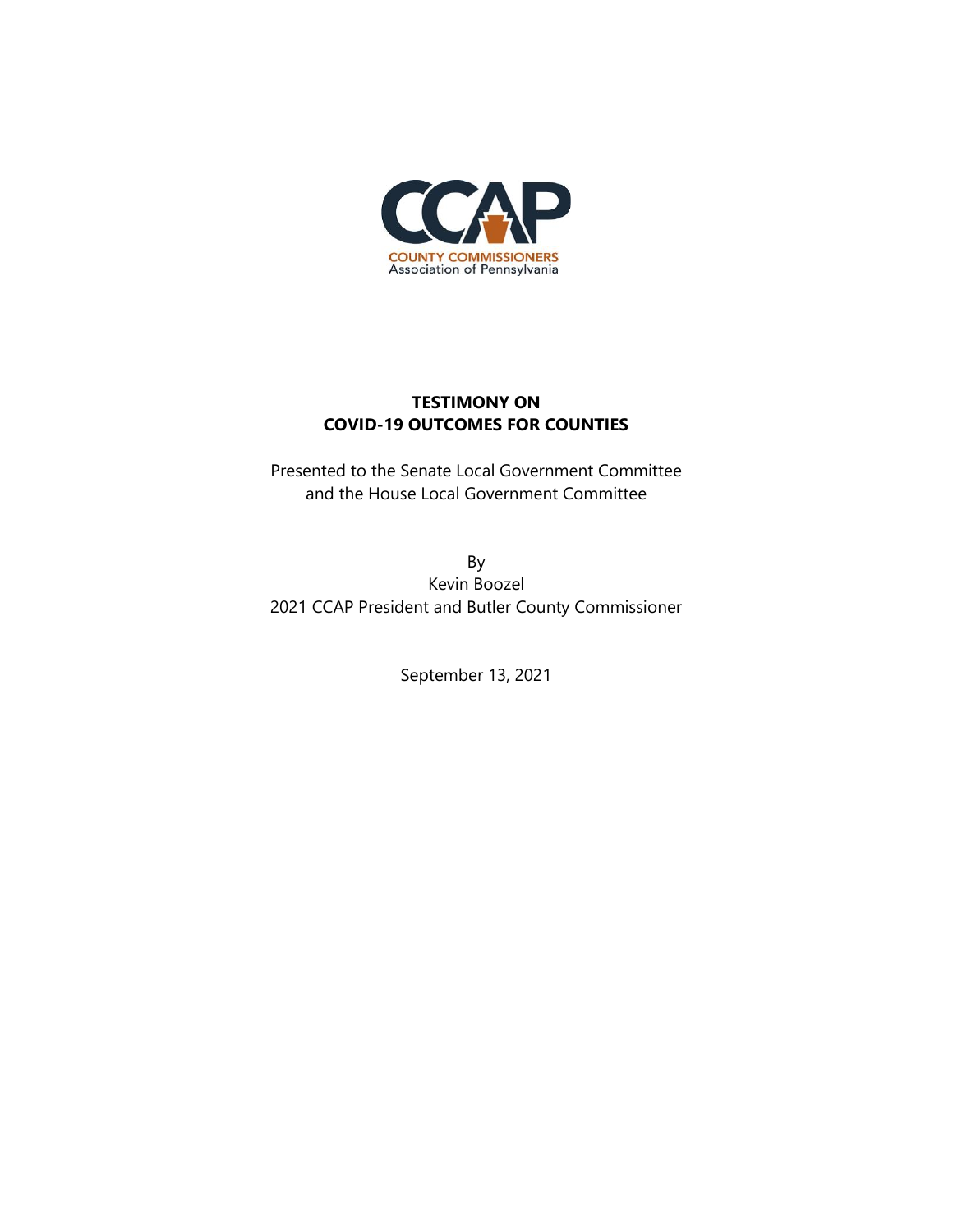On behalf of the County Commissioners Association of Pennsylvania (CCAP), representing all 67 counties in the commonwealth, thank you for the opportunity to participate in this joint Senate and House Local Government Committees hearing on the outcomes for local governments as a result of the COVID-19 pandemic.

My name is Kevin Boozel and I am a Butler County commissioner and current CCAP president. I am pleased to testify today on behalf of Pennsylvania's counties and share our perspective as we both look back on the COVID-19 pandemic over the last year and a half and continue to wade through its impacts as the Delta variant surges through many communities across the commonwealth.

Our local county officials continue to provide steadfast front-line response to the COVID-19 pandemic and have been doing so since the virus hit Pennsylvania in early March of 2020, while now also administering relief programs and funding to aid in our economic recovery efforts. Throughout this ordeal, counties across the commonwealth have been unwavering leaders in public health response and assuring that critical services continue to be provided to their communities in a time of great uncertainty and need.

As we reflect on our experiences, we see many areas in which counties have risen to the occasion, even stepping in to lead when response efforts from the state and federal governments lacked clear communication and collaboration. During the uncertainty, counties capitalized on their ability to act nimbly and meet unique public health emergency needs on the ground, in everything from quickly standing up mass testing and vaccination clinics to administering aid and grant programs to those most in need. Counties, required to have specific plans in place based on the National Incident Management (NIM) model, have been prepared to respond to a public health emergency since the days of the H1N1 outbreak. We continue to monitor and respond to changing conditions, collaborate with our local government counterparts and seek to be a source of aid to our residents in administering human services and other vital services in our communities. Above all, our counties remain committed to developing solutions, working together with their local health providers, emergency responders, business community and residents to figure out how to move forward in the face of these evershifting challenges.

Our emergency response message to the General Assembly, on behalf of our 67 counties, has been and continues to be this – a comprehensive, collaborative process must be developed that brings counties, the legislature and the administration to the table to *collectively* assess changing conditions and determine what is best for the health, safety and economy of the residents of the commonwealth. This pandemic required a whole-of-government response so that all are working cooperatively, from the same playbook. However, too often since this pandemic started, counties have been left on the sidelines and later notified of new procedures or needs, then having to pivot and act quickly to execute plans they were not invited to weigh in on. Eventually, counties were able to have vital joint discussions with the Administration, the Department of Health and PEMA, but even this took some time of continual outreach and requests. The value of counties' on-the-ground knowledge and impacts of state and federal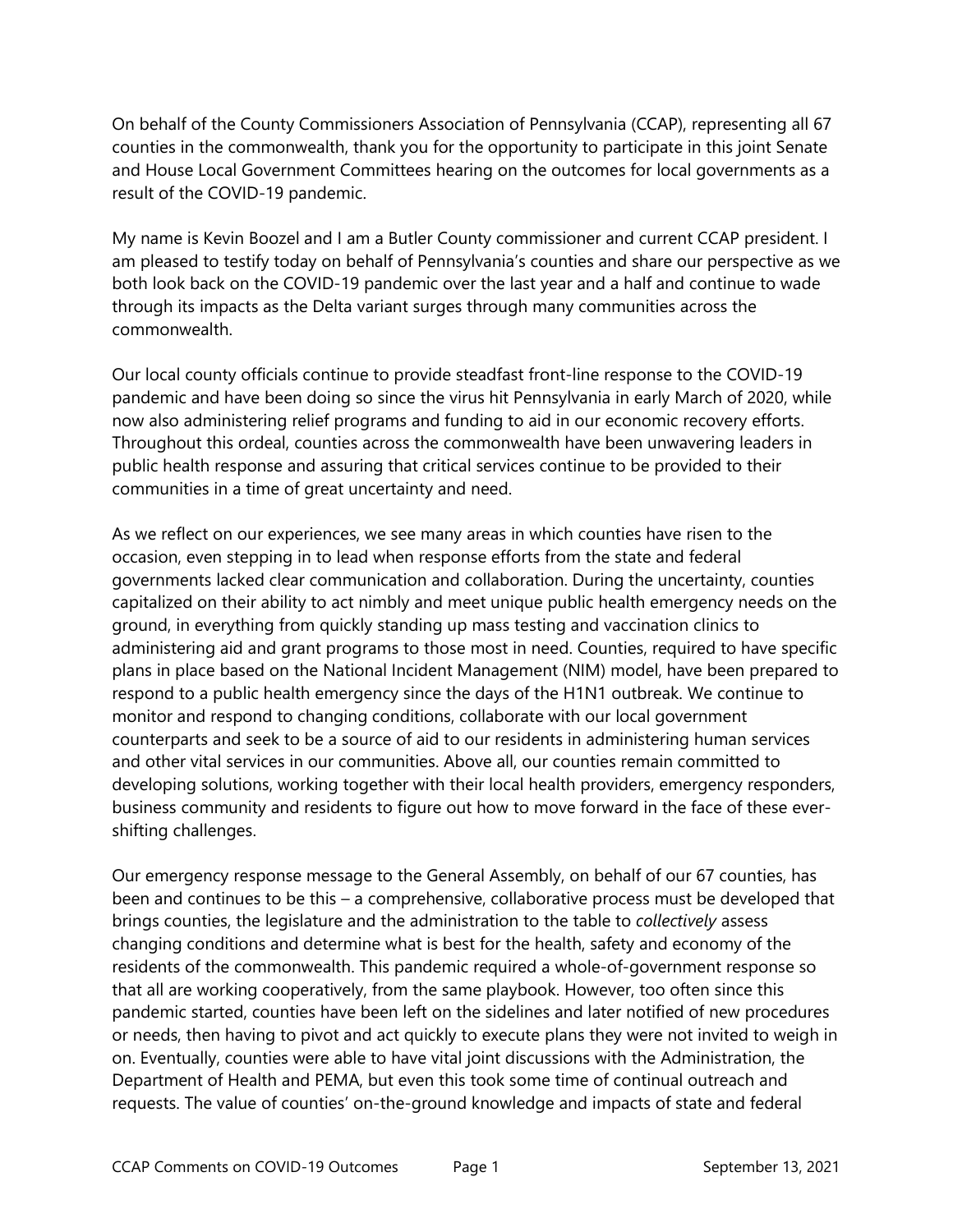proposals have been no more than an afterthought, leaving counties frustrated and struggling to get data and answers, and to figure out what roles and responsibilities we have been handed and what to tell our constituents.

As I mentioned, counties are required to have emergency response plans, including plans to respond to public health emergencies, and we have relied on those plans to guide local response to COVID-19. We pushed through those initial frenzied days with steadfast emergency response efforts and showed that local response works. At each new turn, counties adapted and jumped into action. Counties developed local solutions for testing and vaccine distribution on short notice and when other options reached capacity. Counties sorted out administration and distribution of new grant and relief funds with changing guidance on uses, restrictions and reporting requirements while keeping in mind those uses that would meet the greatest local needs. And maybe proving to be most important factor in moving forward, counties figured out how to work together with others, building local coalitions that would meet their residents' needs – in health care, long-term care, schools, businesses and more.

All of these new initiatives have come on top of continuing to provide existing services in spite of difficult conditions. Caseworkers have continued to investigate child abuse. We continue to see increased need for mental health and substance abuse services. Several counties still own their own nursing homes and are working tirelessly to protect their residents and their employees in light of various shortages including staffing, testing and personal protective equipment (PPE). Jails and prisons, facing those same shortages, have been dramatically impacted as congregate settings prone to quick viral spread, requiring close monitoring and adaptation to changing conditions. The county court systems also required swift reworking to keep county staff safe, yet continue to do the required work, including virtual hearings, extending the time until a hearing and other solutions that made the courts safer and more efficient. Election directors have worked overtime to process an unprecedented number of mailin ballot applications and to protect the health of voters and poll workers during the three elections that have taken place since the pandemic began.

The list goes on and all of this occurred simultaneously while we experienced shortages in PPE testing and contact tracing, changing guidelines, staffing shortages and other obstacles resulting from the very complex environment brought on by the pandemic. But the world keeps turning, and counties serve a vital function in ensuring that many necessary services continue for the people of Pennsylvania in the face of these very challenging conditions.

Some of our continuation of services was made possible through the ability to hold meetings remotely, using technology to live stream public meetings and allow for remote participation. However, lack of broadband internet highlighted disparities in access. To address connectivity issues that many take for granted, some counties sought larger meeting spaces to accommodate social distancing or held meetings outdoors, even through the winter, to ensure the continuity and transparency of their county governance responsibilities. Additionally, the ability to administer care via telehealth options, implemented with little notice, provided a lifeline to many, especially those in desperate need of mental health or substance use treatment.